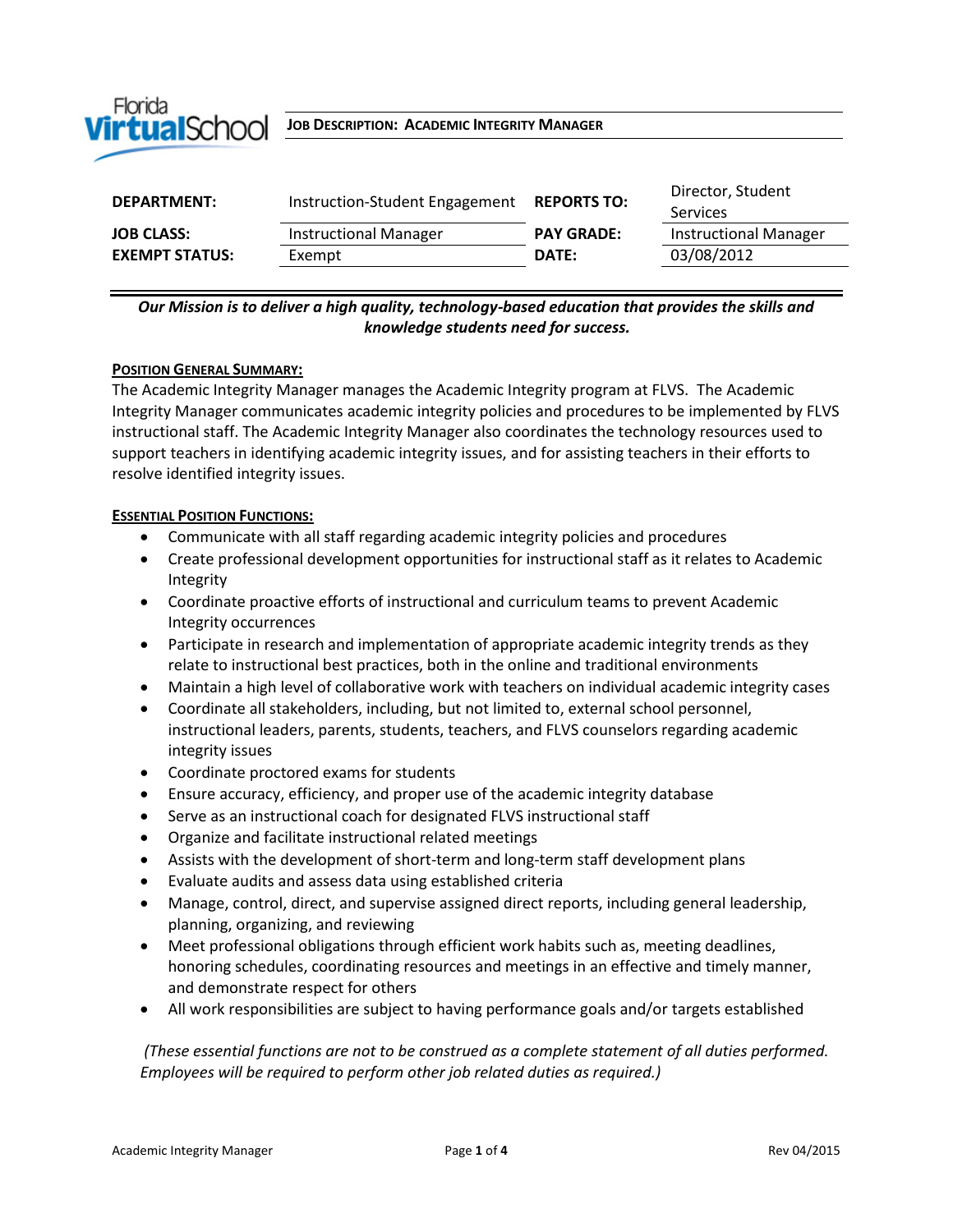### **MINIMUM REQUIREMENTS:**

## *Education/Licensure/Certification:*

- Bachelor's degree
- Master's degree, preferred
- Certification in Educational Leadership, preferred

### *Experience:*

One year experience working in VSA and the FLVS LMS

### *Knowledge, abilities and skills:*

- Ability to work with and through people to establish goals, objectives, and action plans
- Strong knowledge of customer service
- Knowledge of VSA administration
- Knowledge of the basic principles of project management
- Ability to prioritize tasks and meet aggressive deadlines
- Strong written and verbal communication skills
- Ability to exercise independent judgment to adopt or modify methods and standards to meet variations in assigned objectives

#### **CORE COMPETENCIES FOR SUCCESS:**

| <b>COMMUNICATION SKILLS</b>                                   | <b>CUSTOMER FOCUS</b>                                            |
|---------------------------------------------------------------|------------------------------------------------------------------|
| Clearly and effectively conveys and/or presents information   | Prioritizes customers (internal and external) and their needs    |
| verbally; summarizes what was heard to mitigate               | as primary and is dedicated to meeting their expectations;       |
| miscommunication; Shares ideas and perspectives and           | Develops and maintains customer relationships; builds            |
| encourages others to do the same; Informs others involved in  | credibility and trust; Quickly and effectively solves customer   |
| a project of new developments; Disseminates information to    | problems; Provides prompt, attentive service in a cheerful       |
| other employees, as appropriate; Effectively uses multiple    | manner; adapts to changing information, conditions or            |
| channels to communicate important messages; Keeps             | challenges with a positive attitude; Incorporates customer       |
| supervisor well informed about progress and/or problems in a  | feedback into delivery of service to provide the best experience |
| timely manner; Writes in a clear, concise, organized and      | possible for the customer; Actively promotes FLVS in             |
| convincing way for a variety of target audiences; The written | community by serving as a FLVS ambassador or volunteer           |
| message is consistently error-free; The written message has   |                                                                  |
| the desired effect on the target audience                     |                                                                  |
| <b>INTERPERSONAL SKILLS</b>                                   | FUNCTIONAL / TECHNICAL EXPERTISE                                 |
| Relates well with others; Treats others with respect; Shares  | Has the skills, abilities, knowledge and experience to be        |
| views in a tactful way; Demonstrates diplomacy by             | successful in functional area of expertise; Dedicates time and   |
| approaching others about sensitive issues in non-threatening  | energy to keeping abreast of the latest information related to   |
| ways; Considers and responds appropriately to the needs,      | area of expertise and technology; Picks up on technology         |
| feelings and capabilities of others; Fosters an environment   | quickly; Does well in technical courses and seminars; Produces   |
| conducive to open, transparent communication among all        | high quality work in organized and timely fashion                |
| levels and positions; Takes the initiative to get to know     |                                                                  |
| internal and external customers                               |                                                                  |
|                                                               |                                                                  |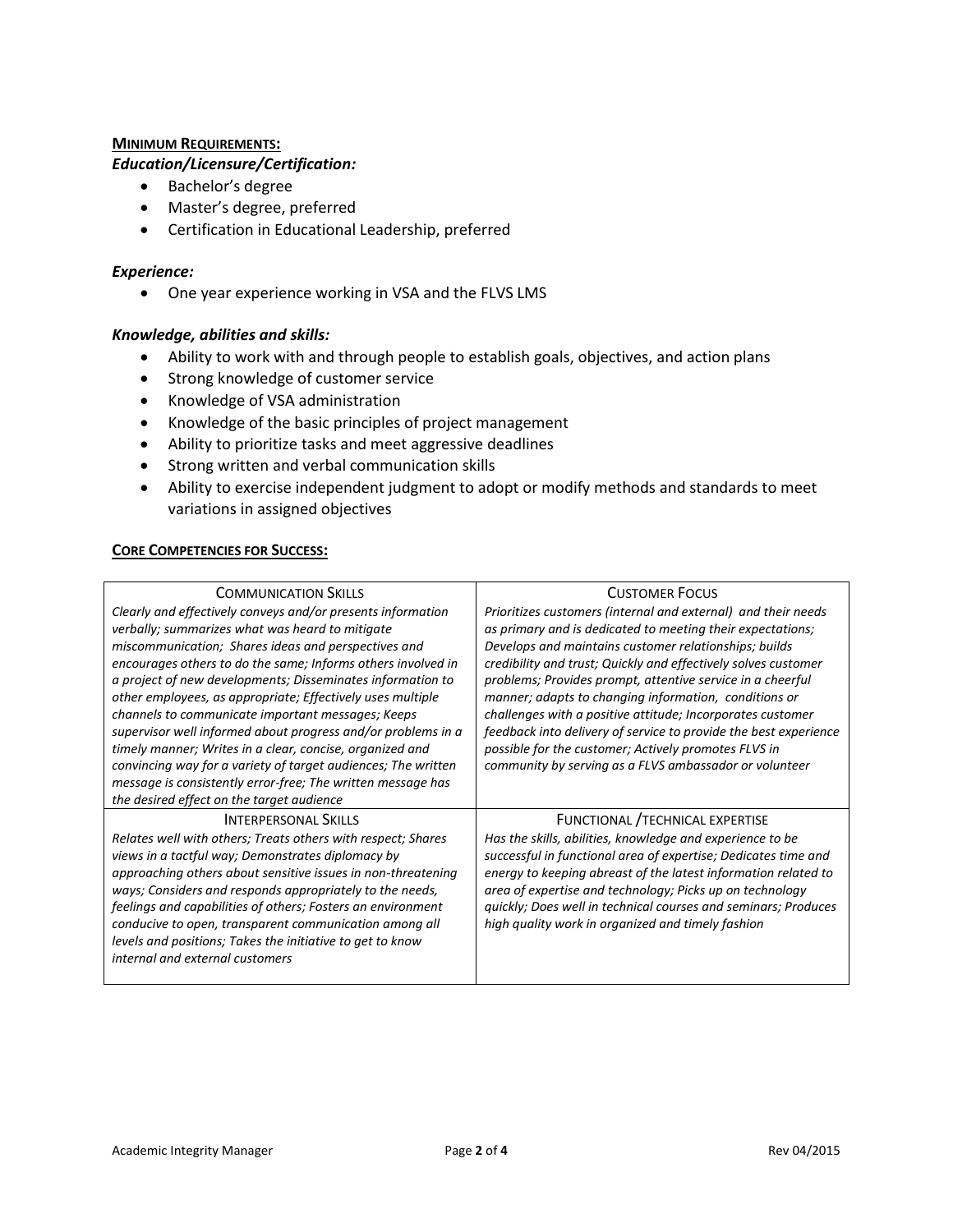# **MANAGER COMPETENCIES FOR SUCCESS:**

| <b>COMMAND SKILLS</b><br>Relishes leading; Takes unpopular stands if necessary;<br>Encourages direct and tough debate but isn't afraid to end it<br>and move on; Is looked to for direction in a crisis; Faces<br>adversity head on; Energized by tough challenges                                                                                                                                                                                                                                                                                                                                                                                                                                                                | <b>CONFLICT MANAGEMENT</b><br>Steps up to conflicts, seeing them as opportunities; Reads<br>situations quickly; Good at focused listening; Can hammer out<br>tough agreements and settle disputes equitably; Can find<br>common ground and get cooperation with minimal "noise"                                                                                                                                                                                                                                                                                                                                                                                       |
|-----------------------------------------------------------------------------------------------------------------------------------------------------------------------------------------------------------------------------------------------------------------------------------------------------------------------------------------------------------------------------------------------------------------------------------------------------------------------------------------------------------------------------------------------------------------------------------------------------------------------------------------------------------------------------------------------------------------------------------|-----------------------------------------------------------------------------------------------------------------------------------------------------------------------------------------------------------------------------------------------------------------------------------------------------------------------------------------------------------------------------------------------------------------------------------------------------------------------------------------------------------------------------------------------------------------------------------------------------------------------------------------------------------------------|
| <b>LISTENING</b><br>Practices attentive and active listening with all groups/people;<br>Has the patience to hear people out without interruption; Can<br>accurately restate the opinion of others even when he/she<br>disagrees                                                                                                                                                                                                                                                                                                                                                                                                                                                                                                   | <b>MANAGING DIVERSITY</b><br>Manages all kinds and classes of people equitably; Deals<br>effectively with all races, nationalities, cultures, disabilities,<br>ages and both sexes; Hires variety and diversity without<br>regard to class; Supports equal and fair treatment and<br>opportunity for all                                                                                                                                                                                                                                                                                                                                                              |
| <b>DEVELOPING OTHERS</b><br>Provides constructive, concrete, behavioral feedback to others<br>through monthly development discussions; Shares<br>information, resources and suggestions to help others be more<br>successful; Delegates challenging work assignments or<br>responsibilities that will help the abilities and stretch others;<br>Regularly meets with employees to review development<br>needs, career aspirations and progress; Constructs compelling<br>developmental plans and executes them; Creates a climate in<br>which people want to do their best; Is a good judge of talent;<br>After reasonable exposure, can articulate the strengths and<br>limitations of people inside or outside the organization | TIMELY, QUALITY DECISION MAKING<br>Makes decisions in a timely manner, sometimes with<br>incomplete information and under tight deadlines and<br>pressure; Able to make a quick decision; Makes good decisions<br>based upon a mixture of analysis, wisdom, experience and<br>judgment; Sought out by others for advice and solutions; Most<br>of his/her solutions and suggestions turn out to be correct and<br>accurate when judged over time                                                                                                                                                                                                                      |
| PROCESS MANAGEMENT<br>Good at figuring out the processes necessary to get things                                                                                                                                                                                                                                                                                                                                                                                                                                                                                                                                                                                                                                                  | <b>TEAM BUILDING</b>                                                                                                                                                                                                                                                                                                                                                                                                                                                                                                                                                                                                                                                  |
| done; Knows how to organize people and activities;<br>Understands how to separate and combine tasks into efficient<br>work flow; Can readily see opportunities or synergy and<br>integration; Can simplify complex processes; Gets more out of<br>fewer resources                                                                                                                                                                                                                                                                                                                                                                                                                                                                 | Develops networks and builds alliances; Participates in cross-<br>functional activities to achieve organizational objectives;<br>Focuses time and energy to develop direct report team and<br>peer team; Fosters commitment, team spirit, pride and trust;<br>Recognizes and rewards people for their achievements and<br>contributions to organizational success; Identifies and tackles<br>morale issues; Provides training and development to<br>employees; creates and participates in team building sessions;<br>Empowers others; Makes each individual feel his/her work is<br>important; Invites input from each person and shares<br>ownership and visibility |
| <b>MANAGING &amp; MEASURING WORK</b><br>Clearly assigns responsibility for tasks and decisions; Sets clear<br>objectives and knows what to measure and how to measure<br>them; Monitors process, progress, and results; Designs<br>feedback loops into work; Holds self and others accountable<br>for achieving goals and objectives                                                                                                                                                                                                                                                                                                                                                                                              | COMFORT AROUND HIGHER MANAGEMENT<br>Deals comfortably with more senior managers; Presents to<br>more senior managers without undue tension and<br>nervousness; Determines the best way to get things done with<br>more senior managers by talking their language and<br>responding to their needs; Crafts approaches to working with<br>more senior managers that are seen as appropriate and<br>positive                                                                                                                                                                                                                                                             |